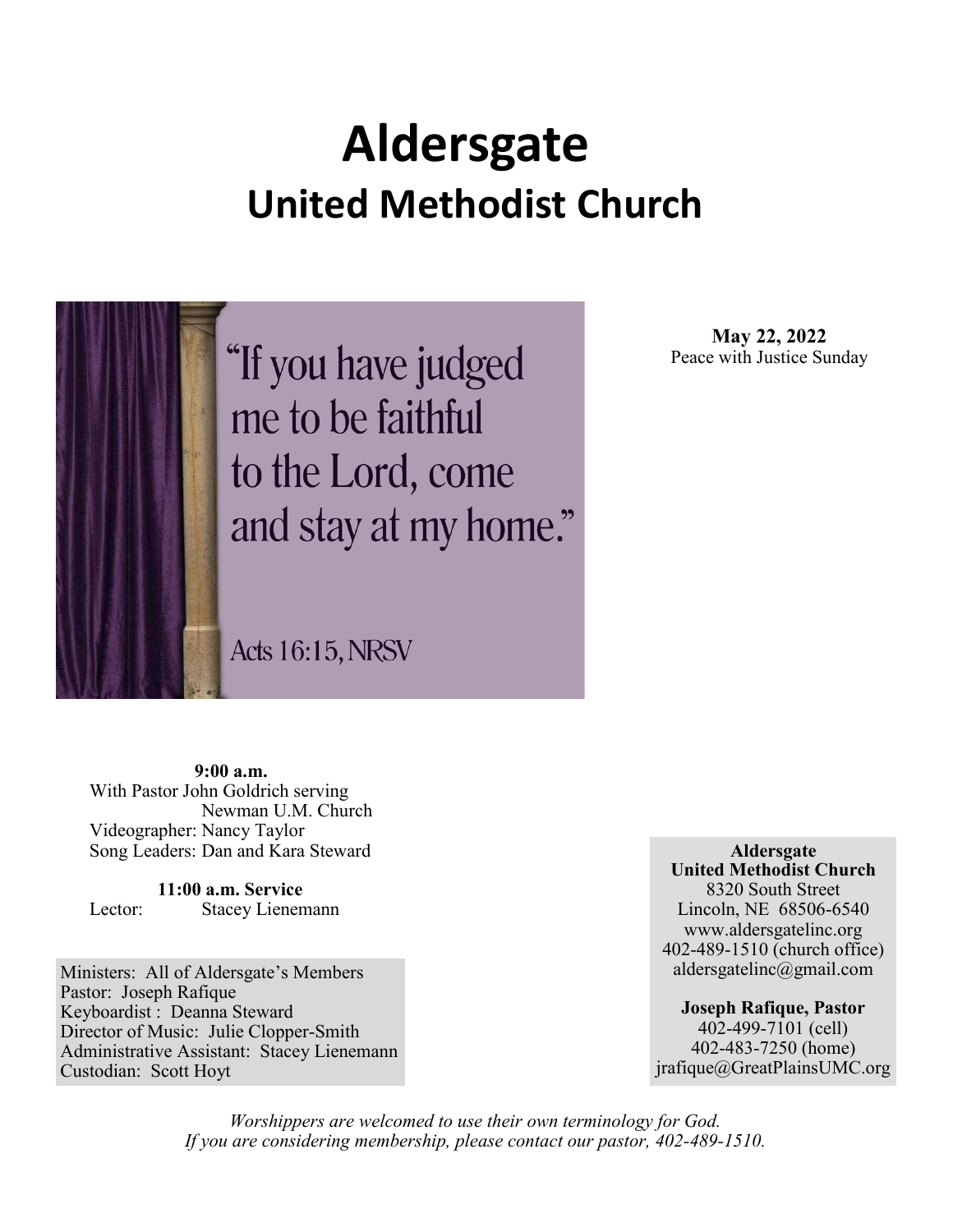May 22, 2022



**Prelude** (9) "Come, Thou Fount" — arr. Marianne Kim (11) "Shall We Gather at the River?" — R. Lowry

### **Greeting** (9 *Joseph*, 11 *Stacey*)

### **Call to Worship** (11 *Stacey*)

- JOSEPH: Come, listen to stories of faith from long ago.
- JOHN: *Come, celebrate Christ with us in the here and now.*
- JOSEPH: Come, help create holy possibilities for the future.
- JOHN: *Come, drink fresh waters from the river of life.*
- JOSEPH: Come, join generation upon generation in worshipping God.

### **Opening Prayer** (9 *Joseph*, 11 *Stacey*)

- PASTOR: The song of God's love spreads abroad in all the earth to every race and nation. It dances through barriers of history and prejudice.
- ALL: **Let all the peoples praise you!**
- PASTOR: The song rises among the silenced and rejected, the suffering and the longing ones.
- ALL: **Let all the peoples praise you!**
- PASTOR: The song can be heard on the road of life waiting to offer hospitality.
- ALL: **Let all the peoples praise you!**
- PASTOR: The song brings melodies of delight within the Body of Christ here.
- ALL: **Let all the peoples praise you!**
- PASTOR: All creation is gathered close to the heart of its Maker.

### **Hymn #127** (red) **"Guide Me, O Thou Great Jehovah"**

Guide me, O thou great Jehovah, pilgrim through this barren land. I am weak, but thou art mighty; hold me with thy powerful hand. Bread of heaven, bread of heaven, feed me till I want no more; feed me till I want no more.

2. Open now the crystal fountain, whence the healing stream doth flow; let the fire and cloudy pillar lead me all my journey through. Strong deliverer, strong deliverer, be thou still my strength and shield; be thou still my strength and shield.

3. When I tread the verge of Jordan, bid my anxious fears subside; death of death and hell's destruction, land me safe on Canaan's side. Songs of praises, songs of praises, I will ever give to thee; I will ever give to thee.

WORDS: William Williams, 1745; trans. from the Welsh by Peter Williams and the author, 1771 MUSIC: John Hughes, 1907

### **Prayer of Confession and Words of Affirmation** (*John*)

PASTOR: Even as we hear the echoes of your voice, O God, we know many sit on the edges of life. They wait in hope but the plates on the tables of love seem to be empty. (Place 2 empty plates on the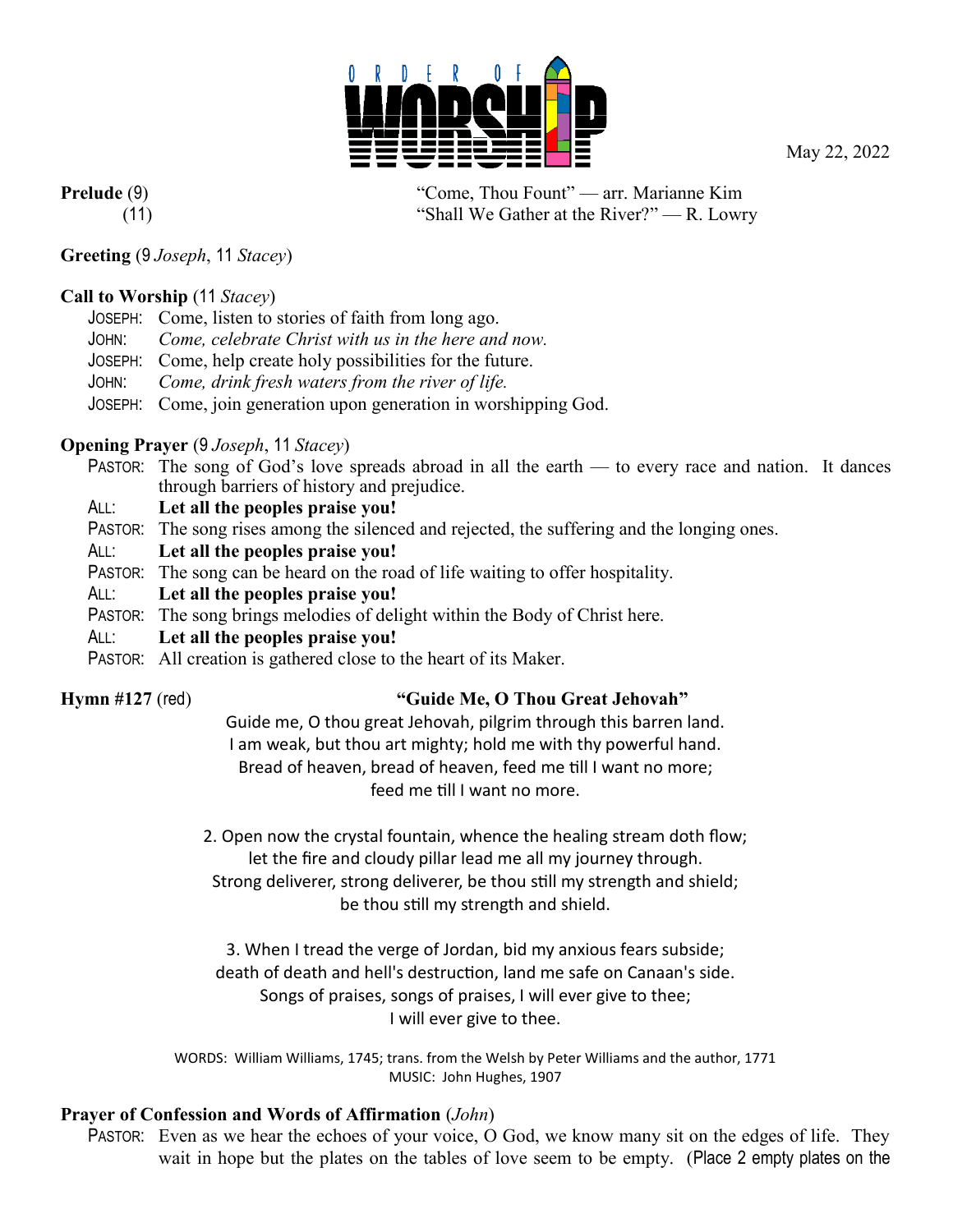altar.) Often we don't think to visit those who live across rivers of cultural differences, with language and habits that are different. (Place 2 empty glasses next to the plates.) Sometimes we don't recognize other places of prayer, because we are not expecting to see them, especially if the voices are of those who do not hold power and influence. (Place an unlit candle on the table.)

- ALL: **Forgive us when we are not your faithful disciples, Jesus Christ. Call us back to your way of life.**
- PASTOR: Feel the love of Christ promised to us from our beginnings and travelling with us to our endings. The hospitality of God waits to greet us again. Come to the table of grace. We are forgiven.
- ALL: **Thanks be to God.**

### **Prayers of the People and Lord's Prayer #895** (red, *John*)

PASTOR: Loving God, you gave to John of Patmos a wonderful vision of a river of life. We pray today for that image to come to reality throughout our world. We know that there are many who are thirsty, who live in places of drought, who travel far to get one container of clean water, who do not have the luxury that we take for granted of turning on a tap and having fresh water gush out. May the world find ways to provide fresh, clean water to those who are thirsty. For this we say,

### ALL: **Lord, in your mercy hear our prayer.**

PASTOR: We know that many are thirsty for hope, who long for the day when a life-giving river might flow to their door and not simply pass them by. Bring rivers of hope, of truth, of light gushing into places of dryness in our world. For this we say,

### ALL: **Lord, in your mercy hear our prayer.**

PASTOR: We know that there are those for whom rivers are frightening and harmful. Bring relief to those who are plagued by floods, or who are overwhelmed by a crazy life that washes over them and carries them away. For this we say,

### ALL: **Lord, in your mercy hear our prayer.**

PASTOR: What prayer needs would you like to lift up? (pause) Help us, loving God, to see every river, every stream, every lake, every precious drop of water as a symbol of your commitment to life and hope. May we savor the goodness of the waters of life and find new and exciting ways to share them with a thirsty world. Until that becomes a reality, we will continue to pray the prayer that Jesus taught his disciples, saying:

ALL: **Our Father, who art in heaven hallowed be thy name. Thy kingdom come, thy will be done on earth as it is in heaven. Give us this day our daily bread. And forgive us our trespasses, as we forgive those who trespass against us. And lead us not into temptation, but deliver us from evil. For thine is the kingdom, and the power, and the glory, forever. Amen.** 

### **Hymn #2158** (9, black) **"Just a Closer Walk with Thee"**

I am weak, but thou art strong; Jesus, keep me from all wrong; I'll be satisfied as long as I walk, let me walk close to thee. Just a closer walk with thee, grant it, Jesus, is my plea, daily walking close to thee: Let it be, dear Lord, let it be.

2. Through this world of toil and snares, if I falter, Lord, who cares? Who with me my burden shares? None but thee, dear Lord, none but thee. Just a closer walk with thee, grant it, Jesus, is my plea, daily walking close to thee: Let it be, dear Lord, let it be.

3. When my feeble life is o'er, time for me will be no more; guide me gently, safely o'er to thy shore, dear Lord, to thy shore. Just a closer walk with thee, grant it, Jesus, is my plea, daily walking close to thee: Let it be, dear Lord, let it be.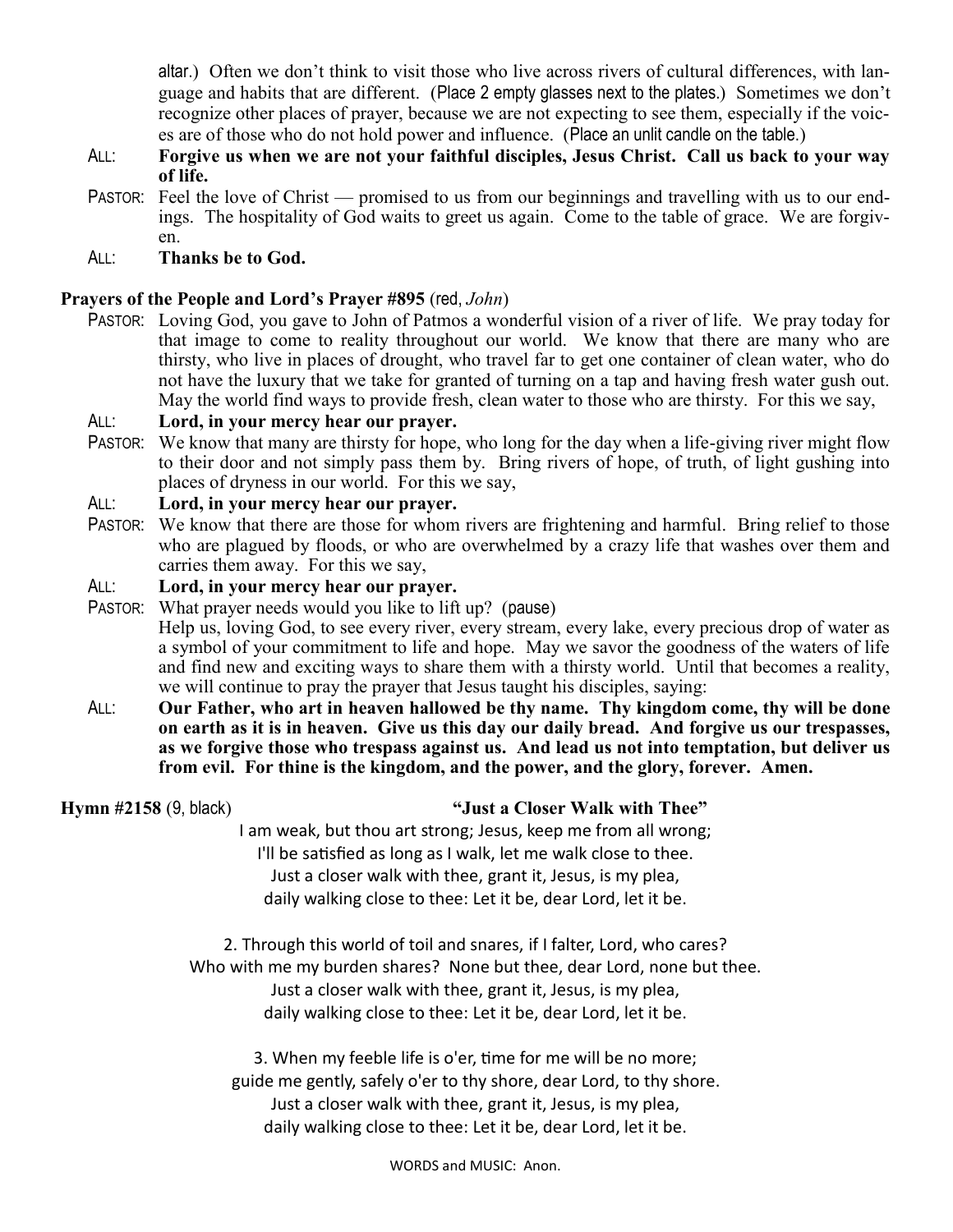**Special Music** (11) The See My Jesus" — *Aldersgate Choir* "I Want to See My Jesus" — *Aldersgate Choir* 

### **God's Word Proclaimed** (9 *John*, 11 *Stacey*) Acts 16:6-15

**Sermon** (*Joseph*) "Following the Direction of the Holy Spirit"

**Prayer of Dedication of Gifts and Self** (*Joseph*)What do we have to give? Only what we have received.

- PASTOR: For the opportunity of your good earth, for the people you have given us to love, for the tasks you have called us to do, we give thanks, gracious God. Our offerings are a measure of our faith and an evidence of our gratitude. We dedicate ourselves with our gifts, that your kingdom may be realized in the places where we live and work and far beyond our personal reach.
- ALL: **Loving God, we know that ministry is not something we do for others nearly so much as it is a life-giving work you call us to do with others. Use these gifts and our talents, blended with the gifts and talents of others around the world, to make a difference in our lives and the lives of others. In the name of Jesus we pray. Amen.**

### **Hymn #400** (red) **"Come, Thou Fount of Every Blessing"**

Come, thou Fount of every blessing, tune my heart to sing thy grace; streams of mercy, never ceasing, call for songs of loudest praise. Teach me some melodious sonnet, sung by flaming tongues above. Praise the mount! I'm fixed upon it, mount of thy redeeming love.

2. Here I raise mine Ebenezer; hither by thy help I'm come; and I hope, by thy good pleasure, safely to arrive at home. Jesus sought me when a stranger, wandering from the fold of God; he, to rescue me from danger, interposed his precious blood.

3. O to grace how great a debtor daily I'm constrained to be! Let thy goodness, like a fetter, bind my wandering heart to thee. Prone to wander, Lord, I feel it, prone to leave the God I love; here's my heart, O take and seal it, seal it for thy courts above.

WORDS: Robert Robinson, 1758 MUSIC: Wyeth's *Repository of Sacred Music, Part Second*, 1813

### **Commissioning and Blessing** (*Joseph*)

PASTOR: Worshippers of God, we are called into the world.

We cannot stay here; God has work for us to do.

### ALL: **God invites us to follow where Jesus leads. Our presence is needed in unexpected places.**

- PASTOR: As we go to the unexpected places where Christ leads, may the river of God's grace refresh us each day, the light of Christ shine among the shadows and the Holy Spirit be found within friend and stranger. Amen.
- ALL: **Amen. Amen.**

**Postlude** (9) "I Want to Walk as a Child of the Light" — arr. Mark Hayes (11) "Like a River Glorious" — J. Mountain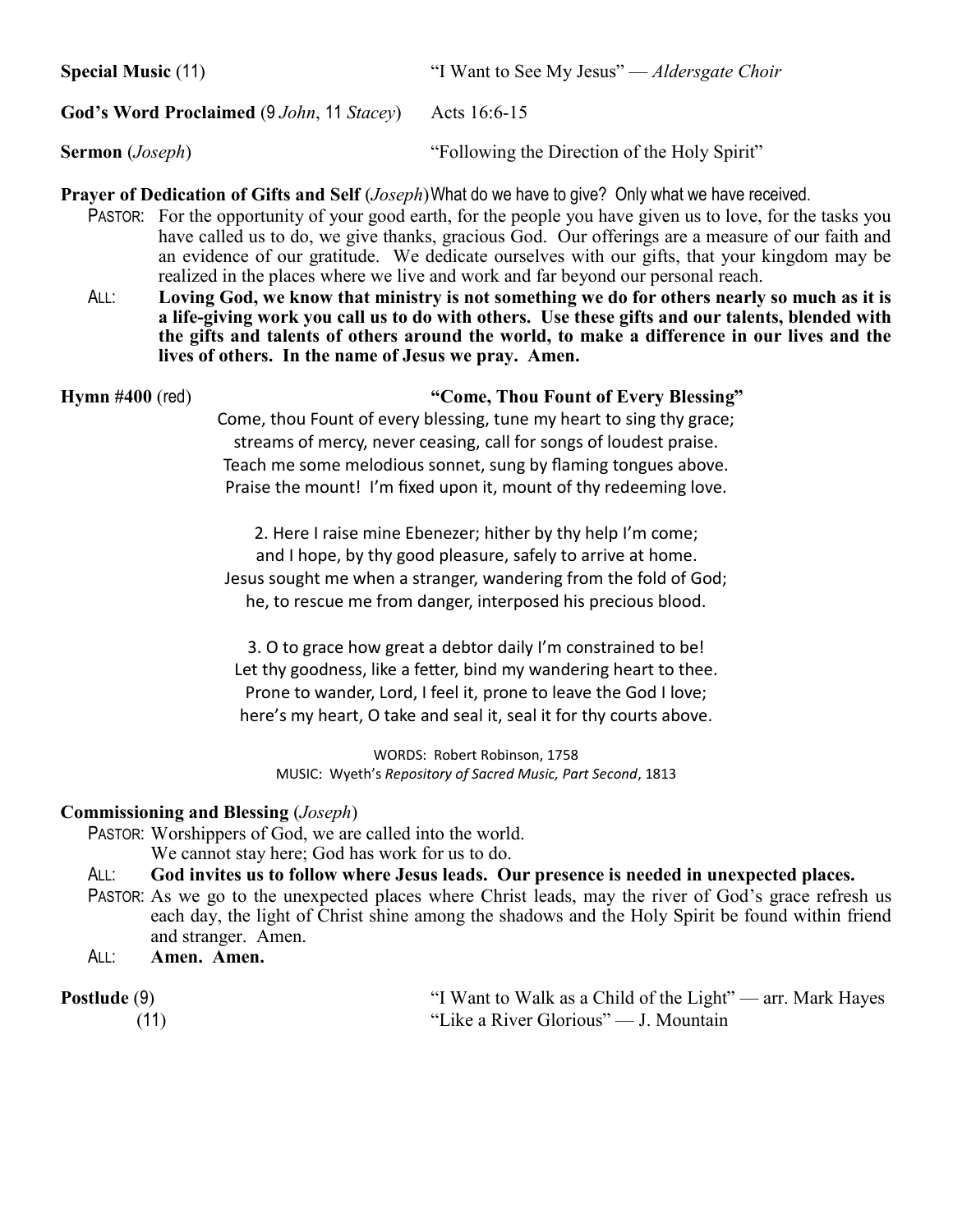## Announcements ……………………………..

### **Today, May 22, 2022** Peace with Justice Sunday

9:00 a.m. Worship — Worship Center and online https://www.youtube.com/channel/ UCt21eDWxyIs1fpzpifo4LYg/live. Or at your convenience at www.aldersgatelinc.org or on YouTube on the Aldersgate United Methodist Church, Lincoln, Nebraska channel.

9:30 a.m. Lenten Study "God Unbound: Wisdom from Galatians for the Anxious Church" — Room 4

10:00 a.m. Lenten Study "God Unbound: Wisdom from Galatians for the Anxious Church" — Room 3

11:00 a.m. Worship — Worship Center

1:30 p.m. Virtual Fellowship — zoom

Join Zoom Meeting

https://us02web.zoom.us/j/812243946?pwd=clRSQUlOZjYrQjIyZHk0aTZvQzFMQT09 Meeting ID: 812 243 946 Password: 021075 One tap mobile +12532158782,,812243946#,,1#,021075# US (Tacoma) Dial by your location  $+1$  312 626 6799 US (Chicago) Meeting ID: 812 243 946 Password: 021075 Find your local number: https://us02web.zoom.us/u/kcFkfw3laD



**Tuesday** Aldersgate Day

7:00 p.m. Earth Stewards — zoom Join Zoom Meeting https://us02web.zoom.us/j/81778191841?pwd=aVNobS9qU2FabmdrZlJScU8wSkVHQT09 Meeting ID: 817 7819 1841 Passcode: 832006 One tap mobile +16699009128,,81778191841#,,,,\*832006# US (San Jose) Dial by your location +1 669 900 9128 US (San Jose) Meeting ID: 817 7819 1841 Passcode: 832006 Find your local number: https://us02web.zoom.us/u/kpGzFaqtB

### **Wednesday**

7:30 p.m. Staff/Parish Relations Committee — Room 4

### **Thursday** Ascension of the Lord

12:30 p.m. Worship & Prayer Service — Fireside Room, Legacy Estates

### **Friday**

8:45 a.m. Take Off Pounds Sensibly — Room 4

### **Saturday**

10:00 a.m. Nebraska Herbal Society — Sunshine Room

### **Next Sunday, May 29, 2022**

9:00 a.m. Hymn Sing — Worship Center and online https://www.youtube.com/channel/ UCt21eDWxyIs1fpzpifo4LYg/live. Or at your convenience at www.aldersgatelinc.org or on YouTube on the Aldersgate United Methodist Church, Lincoln, Nebraska channel.

9:30 a.m. Lenten Study "God Unbound: Wisdom from Galatians for the Anxious Church" — Room 4 10:00 a.m. Lenten Study "God Unbound: Wisdom from Galatians for the Anxious Church" — Room 3 11:00 a.m. Hymn Sing — Worship Center

1:30 p.m. Virtual Fellowship — zoom